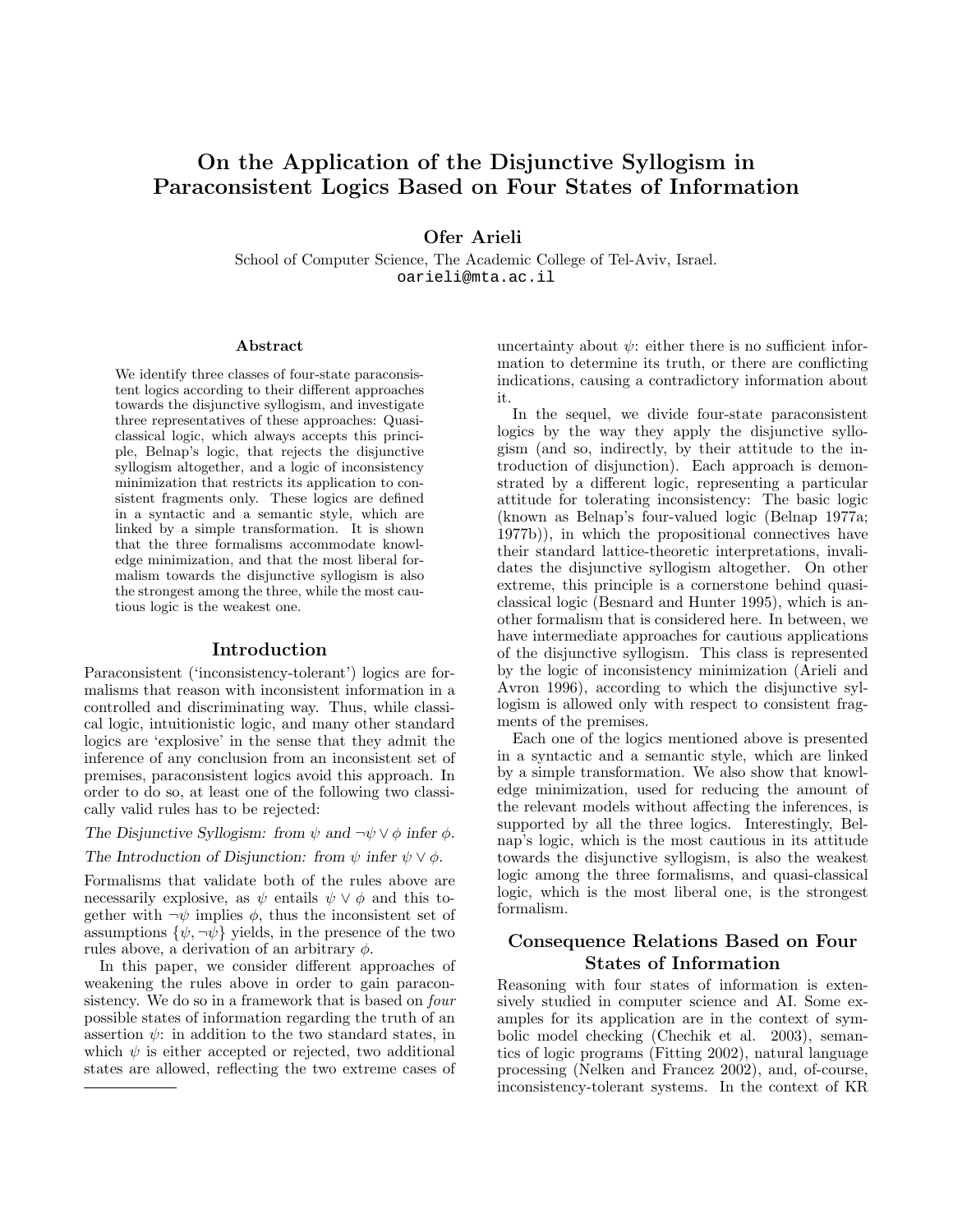the latter has been investigated, e.g., in the framework of description logic (Ma, Lin, and Lin 2006), default logic (Yue, Ma, and Lin 2006), belief revision operators (Gabbay, Rodrigues, and Russo 2000), and by circumscriptive-like formulas (Arieli and Denecker 2003) or quantified Boolean formulas (Arieli 2007).

The basic idea behind our framework is to acknowledge four states of information for a given assertion: either the assertion is known to be true, known to be false, no information about it is available, or there are contradictory indications about its truth. Two common ways of representing those states are by incorporating a related (meta-) language for describing the reasoner's information (we call these approaches syntactical, as they do not involve truth functions), or by using truth values for the same purpose (such approaches are called semantical). In this section we define these approaches and describe an obvious link between them by a simple transformation.

#### A Syntactic Approach

Let  $\mathcal L$  be a propositional language consisting of an alphabet  $A$  of propositional variables (atomic formulas), and the logical symbols ¬,∧,∨. We denote the elements in A by  $p, q, r$ , literals (i.e., atomic formulas or their negations) by  $l_i$   $(i = 1, 2, ...)$ , clauses (∨-disjunction of literals) by  $C_i$   $(i = 1, 2, ...)$ , and formulas in a conjunctive normal form (CNF; ∧-conjunction of clauses) by  $\psi, \phi$ . The set of CNF-formulas of  $\mathcal L$  is denoted  $N$ . Theories are sets of CNF-formulas, and are denoted by  $\Gamma, \Delta$ <sup>1</sup>. The set of all atoms occurring in a formula  $\psi$  is denoted by  $\mathcal{A}(\psi)$  and the set of all atoms occurring in a theory  $\Gamma$  is denoted by  $\mathcal{A}(\Gamma)$  (that is,  $\mathcal{A}(\Gamma) = \bigcup_{\psi \in \Gamma} \mathcal{A}(\psi)$ . A signed alphabet  $\mathcal{A}^{\pm}$  is a set that consists of symbols  $p^+, p^-$  for each atom  $p \in \mathcal{A}$ .

An *information state* I is an element in  $\mathcal{P}(\mathcal{A}^{\pm})$ , the power-set of  $A^{\pm}$ . Intuitively,  $p^{+} \in I$  means that in I there is a reason for accepting p, and  $p^- \in I$  means that in I there is a reason for accepting  $\neg p$ . Clearly, an information state may contain both of  $p^+$  and  $p^-$ , or neither of them. The former situation reflects inconsistent data about  $p$  and the latter situation corresponds to incomplete data about it. This is formalized in the following definition, which also extends atomic information to CNF-formulas and theories:

**Definition 1** Denote by  $\vert_{=4}$  the binary relation on  $\mathcal{P}(\mathcal{A}^{\pm})\times\mathcal{N}$ , inductively defined as follows:

| $I \models_4 p$                            | if $p^+ \in I$ ,                                   |
|--------------------------------------------|----------------------------------------------------|
| $I \Vdash_4 \neg p$                        | if $p^- \in I$ ,                                   |
| $I \models_4 l_1 \vee \ldots \vee l_n$     | if $I \models_4 l_i$ for some $1 \leq i \leq n$ ,  |
| $I \models_4 C_1 \wedge \ldots \wedge C_n$ | if $I \models_4 C_i$ for every $1 \leq i \leq n$ . |

<sup>&</sup>lt;sup>1</sup>The concentration on (sets of) CNF-formulas is justified by the fact that, just as in the classical semantics, in the four-valued semantics for  $\mathcal{L}$ , every well-formed formula is logically equivalent to a CNF-formula (see (Arieli and Avron 1996)).

Given an information state I and a theory Γ, we denote  $I \models_4 \Gamma$  if  $I \models_4 \psi$  for every  $\psi \in \Gamma$ .

Definition 1 induces a corresponding relation on  $\mathcal{P}(\mathcal{N})\times\mathcal{N}$ .

**Notation 2** Given a theory Γ and a formula  $\psi \in \mathcal{N}$ , we denote:

$$
Mod_{\parallel = 4}(\Gamma) = \{ I \in \mathcal{P}(\mathcal{A}^{\pm}) \mid I \mid \models_4 \Gamma \}.
$$

 $\Gamma \Vdash_4 \psi$  if  $Mod_{\vDash_4}(\Gamma) \subseteq Mod_{\vDash_4}(\psi)$ .

In what follows we shall write  $\Gamma$ ,  $\phi \Vdash_4 \psi$  for abbreviating  $\Gamma \cup {\phi}$   $\Vdash_4 \psi$ .

**Proposition 3**  $\mathbb{F}_4$  is a Tarskian consequence relation (Tarski 1941), i.e., it has the following properties, for every theory  $\Gamma$  and formulas  $\psi, \phi \in \mathcal{N}$ .

Reflexivity:  $\Gamma, \psi \Vdash_4 \psi$ .

Monotonicity: if  $\Gamma \Vdash_4 \psi$  and  $\Gamma \subseteq \Gamma'$ , then  $\Gamma' \Vdash_4 \psi$ . Transitivity: if  $\Gamma \Vdash_4 \phi$  and  $\Gamma', \phi \Vdash_4 \psi$ , then  $\Gamma, \Gamma' \Vdash_4 \psi$ .

Proof. Reflexivity immediately follows from Notation 2. Monotonicity follows from the fact that if  $\Gamma \subseteq \Gamma'$  then  $Mod_{\mathbb{H}^4}(\Gamma') \subseteq Mod_{\mathbb{H}^4}(\Gamma)$ . For transitivity, suppose that  $\Gamma \Vdash_4 \phi$  and  $\Gamma', \phi \Vdash_4 \psi$ , and let  $I \in Mod_{\vDash_4}(\Gamma \cup \Gamma').$ Since  $I \in Mod_{\vert \vert = 4}(\Gamma)$  and  $\Gamma \Vdash_4 \phi$ ,  $I \in Mod_{\vert \vert = 4}(\{\phi\}).$ Thus, as  $I \in Mod_{\mid \models_4}(\Gamma')$ , we have that  $I \in Mod_{\mid \models_4}(\Gamma' \cup$  $\{\phi\}$ ). Now, since  $\Gamma, \phi \Vdash_4 \psi$ ,  $I \in Mod_{\lVert =_4}(\{\psi\})$ , and so Γ, Γ'  $\Vdash_{4}$   $\psi$ .  $\mathcal{O}_4$   $\psi$ .

**Proposition 4**  $\Vdash$  is paraconsistent: there are  $\psi, \phi \in$  $\mathcal N$  such that  $\psi$ ,  $\neg \psi \nVdash_4 \phi$ .

*Proof.* Let  $I = \{p^+, p^-\}$  for some  $p \in \mathcal{A}$ . For every  $q \in \mathcal{A} \setminus \{p\}$  we have that  $I \models_4 p$  and  $I \models_4 \neg p$  but  $I \not\models A q$ , thus  $p, \neg p \not\models_A q$ .  $I \not\modelsq q$ , thus  $p, \neg p \nVdashq q$ .

### A Semantic Counterpart

The paraconsistent consequence relation  $\mathbb{F}_4$  considered in the previous section is constructed in a syntactical manner, without using truth values. Yet, it is evident (e.g., by the intuitive meaning of information states) that it may be associated with a four-valued semantics. The corresponding four-valued algebraic structure, denoted  $FOUR$ , was introduced by Belnap (1977a; 1977b) (see Figure 1). This structure is composed of four elements  $\{t, f, \bot, \top\}$ . Intuitively, t and f have their usual classical meanings,  $\perp$  represents incomplete information and  $\top$  represents inconsistent information. These values are arranged in two lattice structures. One, represented along the horizontal axis of Figure 1, is the standard logical partial order,  $\leq_t$ , which intuitively reflects differences in the 'measure of truth' that every value represents. We shall denote by ∧ and by ∨ the meet and the join (respectively) of the lattice obtained by  $\leq_t$ , and by  $\neg$  its order reversing involution, for which  $\neg$   $\top$  =  $\top$  and  $\neg$   $\bot$  =  $\bot$ .

The other partial order of  $\mathcal{FOUR}$ , denoted  $\leq_k$ , is understood (again, intuitively) as reflecting differences in the amount of knowledge or information that each truth value exhibits. This partial order is represented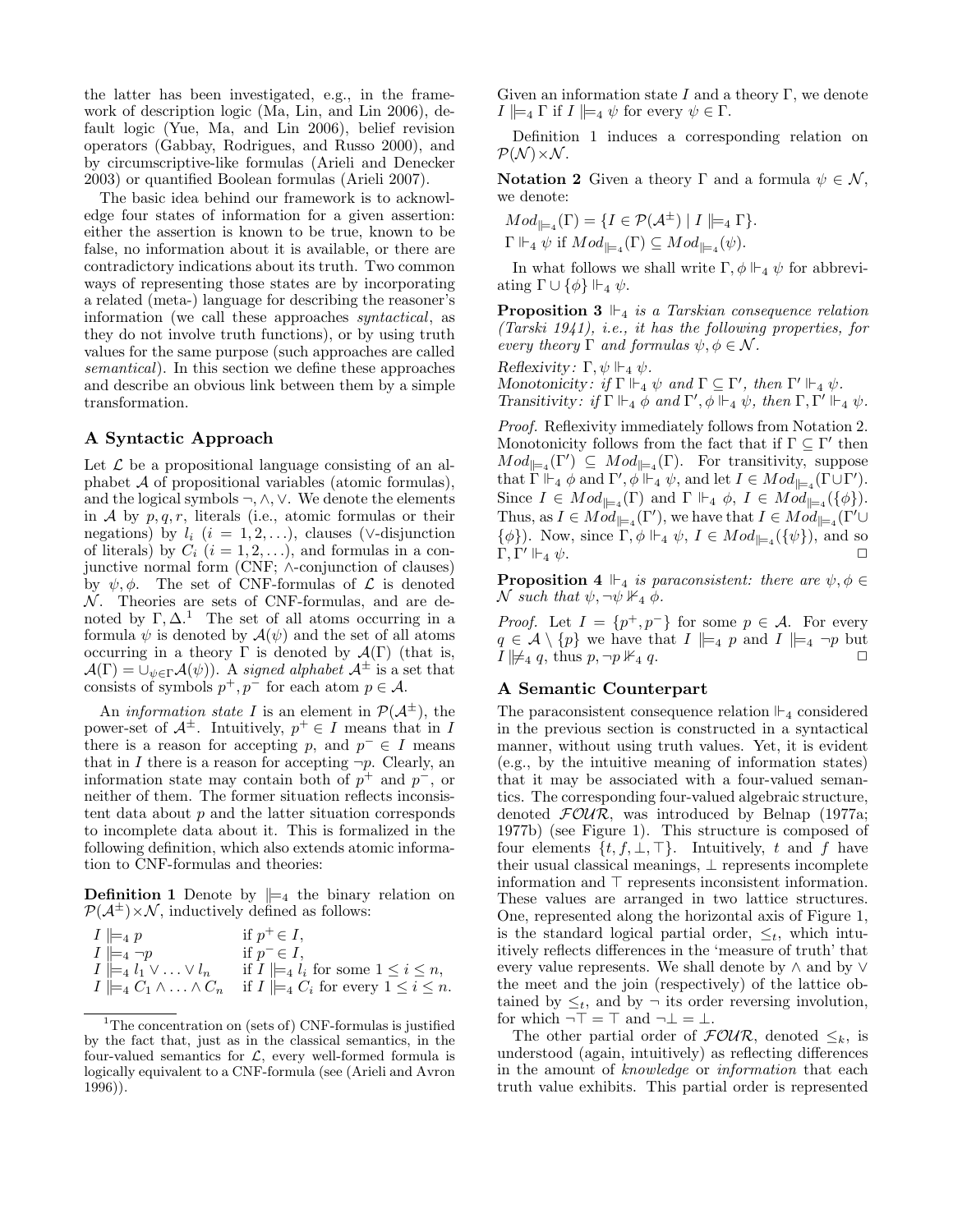

Figure 1: FOUR

along the vertical axis of Figure 1, and it will also have a great importance in what follows.

The next step in using  $FOUR$  for reasoning is to choose its set of designated elements. The obvious choice is the set  $\mathcal{D} = \{t, \top\}$ , since both of the values in  $D$  intuitively represent formulas that are 'known to be true'. The set  $D$  has the property that  $a \wedge b \in D$  iff both a and b are in  $\mathcal{D}$ , while  $a \vee b \in \mathcal{D}$  iff at least one of  $a$  or  $b$  is in  $\mathcal{D}$ .

The semantical analogue of information states are valuations, which are functions that assign a truth value to each atomic formula. For a valuation  $\nu$  we shall sometimes denote  $\nu = \{p_i : x_i \mid i = 1, 2, \ldots\}$  instead of  $\nu(p_i) = x_i$ . The space of valuations is denoted  $\Lambda$ .

The following definition and notation should be compared with Definition 1 and Notation 2, respectively.

**Definition 5** Denote by  $\models_4$  the binary relation on  $\Lambda \times \mathcal{N}$ , inductively defined as follows:

$$
\nu \models_4 p \quad \text{if } \nu(p) \in \mathcal{D},
$$
  
\n
$$
\nu \models_4 \neg p \quad \text{if } \neg \nu(p) \in \mathcal{D},
$$
  
\n
$$
\nu \models_4 l_1 \vee \ldots \vee l_n \quad \text{if } \nu \models_4 l_i \text{ for some } 1 \leq i \leq n,
$$
  
\n
$$
\nu \models_4 C_1 \wedge \ldots \wedge C_n \quad \text{if } \nu \models_4 C_i \text{ for every } 1 \leq i \leq n.
$$

For a valuation  $\nu$  and a theory Γ, we denote  $\nu \models_4 \Gamma$  if  $\nu \models_4 \psi$  for every  $\psi \in \Gamma$ .

Notation 6 Given a theory Γ and a formula  $\psi \in \mathcal{N}$ , we denote:

$$
Mod_{\models_4}(\Gamma) = \{ \nu \in \Lambda \mid \nu \models_4 \Gamma \}.
$$
  

$$
\Gamma \vdash_4 \psi \text{ if } Mod_{\models_4}(\Gamma) \subseteq Mod_{\models_4}(\psi).
$$

**Proposition 7**  $\vdash_4$  is a paraconsistent Tarskian consequence relation.

Proof. A direct proof is obtained from the proofs of Propositions 3 and 4, replacing information states by valuations and  $Mod_{\parallel}_{=4}(\Gamma)$  by  $Mod_{\square}_{4}(\Gamma)$ . This proposition also follows as a corollary of Propositions 3, 4, by the correspondence between  $\mathbb{H}_4$  and  $\mathbb{H}_4$ , shown in Proposition 10 below.

### Relating the Two Approaches

The syntactic and the semantic approaches described above can be related by the following transformation:

**Definition 8** For an information state  $I \in \mathcal{P}(\mathcal{A}^{\pm})$ , the valuation  $\sigma(I) \in \Lambda$  is defined for every  $p \in \mathcal{A}$  as follows:

$$
\sigma(I)(p) = \begin{cases} t & \text{if } p^+ \in I \text{ and } p^- \notin I, \\ f & \text{if } p^+ \notin I \text{ and } p^- \in I, \\ \perp & \text{if } p^+ \notin I \text{ and } p^- \notin I, \\ \top & \text{if } p^+ \in I \text{ and } p^- \in I. \end{cases}
$$

Clearly,  $\sigma$  is a one-to-one mapping from the space  $\mathcal{P}(\mathcal{A}^{\pm})$  of the information states onto the space  $\Lambda$  of the four-valued valuations. Given a valuation  $\nu \in \Lambda$ , we shall denote by  $\sigma^{-1}(\nu)$  the information state I for which  $\sigma(I) = \nu$ .

**Lemma 9** It holds that  $I \models_4 \Gamma$  iff  $\sigma(I) \models_4 \Gamma$ , and  $\nu \models_4 \Gamma \text{ iff } \sigma^{-1}(\nu) \models_4 \Gamma.$ 

Proof. By induction on the structure of a CNF-formula  $\psi$ , it is easily verified that  $I \models_4 \psi$  iff  $\sigma(I)(\psi) \in \mathcal{D}$ , and so  $I \models_4 \psi$  iff  $\sigma(I) \models_4 \psi$ . This implies that  $I \models_4 \Gamma$  iff  $\sigma(I) \models_4 \Gamma$ . The second part is similar.  $\Box$ 

**Proposition 10** For every theory Γ and formula  $\psi \in$  $\mathcal{N}, \Gamma \Vdash_4 \psi \text{ iff } \Gamma \vdash_4 \psi.$ 

*Proof.* If  $\Gamma \not\vdash_4 \psi$  then  $\nu \in Mod_{\models_4}(\Gamma) \setminus Mod_{\models_4}(\psi)$  for some  $\nu \in \Lambda$ . By Lemma 9,  $Mod_{\lVert =_4}(\Gamma) = \{ \sigma^{-1}(\nu) \mid \nu \in$  $Mod_{\mathfrak{p}_4}(\Gamma)$ , thus  $\sigma^{-1}(\nu) \in Mod_{\mathfrak{p}_4}(\Gamma) \setminus Mod_{\mathfrak{p}_4}(\psi)$ . It follows that  $\Gamma \nVdash_4 \psi$ . The proof of the converse is similar, using the fact that by Lemma 9,  $Mod_{\sqsubset_{4}}(\Gamma) =$  $\{\sigma(I) \mid I \in Mod_{\mid \equiv_4}(\Gamma) \}.$ 

Proposition 10 shows that the two approaches above actually coincide for CNF-formulas. This will be useful in what follows for showing correspondence among the different derivatives of these consequence relations.

Note 11 For relating  $\vdash_4$  and  $\vdash_4$  with respect to arbitrary sets of formulas in  $\mathcal L$  (not necessarily in a conjunctive normal form), some generalizations of the basic definitions are required. In the semantic approach this can be done rather directly by extending Definition 5 so that for *every*  $\mathcal{L}$ -formulas  $\psi, \phi$ ,

$$
\nu \models_4 \neg \psi \quad \text{if } \neg \nu(\psi) \in \mathcal{D},
$$
  
\n
$$
\nu \models_4 \psi \lor \phi \quad \text{if } \nu \models_4 \psi \text{ or } \nu \models_4 \phi,
$$
  
\n
$$
\nu \models_4 \psi \land \phi \quad \text{if } \nu \models_4 \psi \text{ and } \nu \models_4 \phi.
$$

The consequence relation that is obtained by extending Definition 5 to this satisfiability relation coincides with Belnap's well-known four-valued logic (Belnap 1977a; 1977b) and has strong ties to 'first-degree entailments' in relevance logic (Anderson and Belnap 1975; Dunn and Restall 2002). Indeed, it holds that  $\psi_1, \ldots, \psi_n \vdash_4 \phi$ iff  $\psi_1 \wedge \ldots \wedge \psi_n \to \phi$  is a first-degree entailment.

Adapting the syntactic approach to general formulas is somewhat more cumbersome, as extra conditions have to be imposed on the satisfaction relation for assuring the well-behaving of the induced entailment with respect to general formulas (e.g., the double-negation rule, associating  $\neg\neg\psi$  with  $\psi$ , has to be explicitly required; see, e.g., (Hunter 2000, Section 5)).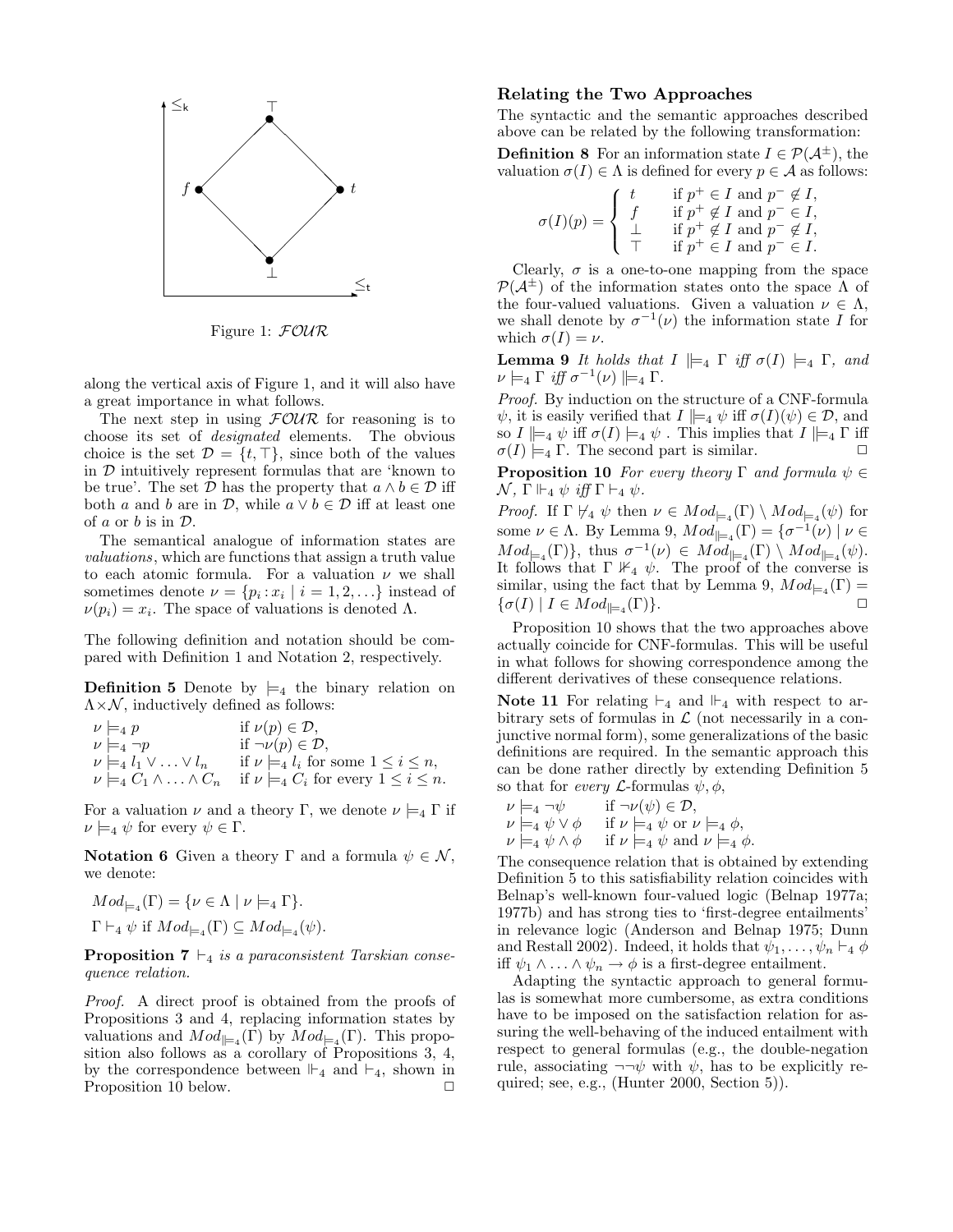## Quasi-Classical Logic

By their definition, paraconsistent logics are weaker than classical logic with respect to inconsistent sets of premises. However, the consequence relations considered in the previous section seem to be too weak, as they exclude some classically valid rules even when the premises are classically consistent. Thus, for instance, both of  $\vdash_4$  and  $\vdash_4$  reject the disjunctive syllogism in any circumstance, as q is not  $\vdash_4$ -deducible (and, by Proposition 10, it is not  $\mathbb{F}_4$ -deducible either) from  $\{p, \neg p \lor q\}$ . In order to overcome this shortcoming, Besnard and Hunter (1995; 2000) introduced an alternative formalism, called quasi-classical logic, in which the satisfaction relation of the syntactic-based approach (Definition 1) is strengthen as follows:

**Definition 12** Let ∼l be the complement of a literal l (i.e.,  $\sim l = \neg p$  if  $l = p$ , and  $\sim l = p$  if  $l = \neg p$ ). Denote by  $\Vert_{\mathsf{QC}}$  the binary relation on  $\mathcal{P}(\mathcal{A}^{\pm})\times\mathcal{N}$ , defined just as the relation  $\models_4$  of Definition 1, with the only exception that  $I \vDash_{\mathsf{QC}} \tilde{l}_1 \vee \ldots \vee l_n$  if the following two conditions hold:

- $I \models_4 l_1 \vee \ldots \vee l_n$ , and
- for every  $1 \leq i \leq n$ ,
- if I  $\Vert =_{\mathsf{QC}} \sim l_i$  then  $I \Vert =_{\mathsf{QC}} l_1 \vee \ldots l_{i-1} \vee l_{i+1} \vee \ldots \vee l_n$ .<sup>3</sup> **Example 13** Let  $I_1 = \{q^+\}\$ and  $I_2 = \{p^+, p^-\}.$  Then  $I_1 \models_{\mathsf{QC}} p \vee q$  and  $I_1 \models_{\mathsf{QC}} \neg p \vee q$ . On the other hand,
- $I_2 \not\models q \in q$ , and so  $I_2 \not\models q \in p \lor q$  and  $I_2 \not\models q \in \neg p \lor q$ .

Note that according to Definition 12, the disjunction ∨ cease to have its usual lattice-based meaning. The idea behind this definition is, generally speaking, to link between a disjunct and its complement, and by this to preserve the meaning of the resolution principle. This gives rise to the following definition of entailments in the quasi-classical logic.

**Notation 14** Given a theory Γ and a formula  $\psi \in \mathcal{N}$ , we denote:

 $Mod_{\mathbb{H}_{\text{loc}}}(\Gamma) = \{I \in \mathcal{P}(\mathcal{A}^{\pm}) \mid I \not\models_{\text{QC}} \Gamma\}.$  $\Gamma \Vdash_{\mathsf{QC}} \psi$  iff  $Mod_{\mathsf{C}(\Gamma)} \subseteq Mod_{\mathsf{C}(\psi)}$ .

**Example 15** For  $\Gamma = \{p \lor q, \neg p \lor q\}$ ,  $Mod_{\parallel_{\neg QC}}(\Gamma) =$  $\{\{p^+, p^-, q^+\}, \{p^+, q^+\}, \{p^-, q^+\}, \{q^+\}\},\$ thus  $\Gamma \vdash_{\textsf{QC}} q$ . Note that  $\Gamma \nVdash_{4} q$ , since  $\{p^+, p^-\}$  is in  $Mod_{\parallel =4}(\Gamma)$  but not in  $Mod_{\parallel =_4}(q)$ .

**Proposition 16**  $\vdash_{\mathsf{QC}}$  is paraconsistent.

*Proof.* It holds that  $\{p^+, p^-\} \in Mod_{\vert \vert = \text{qc}}(\lbrace p, \neg p \rbrace)$  but  $\{p^+, p^-\}\notin Mod_{\parallel =_4}(\{q\}),\$  therefore  $p, \neg p \nvDash_{\mathsf{QC}} q.$ 

Note that, as demonstrated in Example 15, unlike  $\Vdash_4$ , the entailment  $\mathbb{F}_{\mathsf{QC}}$  admits the principle of resolution, so for arbitrary clauses  $C_1, C_2, C_3, C_4$  we have:

$$
\{C_1 \vee l \vee C_2, C_3 \vee \sim l \vee C_4\} \Vdash_{\mathsf{QC}} C_1 \vee C_2 \vee C_3 \vee C_4.
$$

The clause  $C_1 \vee C_2 \vee C_3 \vee C_4$  is called a *resolvent* of  $C_1 \vee l \vee C_2$  and  $C_3 \vee \sim l \vee C_4$ . By the monotonicity of quasi-classical logic we have, then, the next result.

Proposition 17 Any resolvent of two clauses in a theory Γ is  $\vdash_{\mathsf{QC}}$ -deducible from Γ.

The 'price' of this is that  $\vdash_{\mathsf{QC}}$  is not a consequence relation, since (although it is reflexive and monotonic) it is not transitive.<sup>4</sup> Thus, proofs cannot be composed for more complicated proofs, and so inference in quasiclassical logic is not an iterative process, but rather a one-step procedure. We refer to (Hunter 2000) for a more detailed discussion on the properties of  $\mathbb{F}_{\mathsf{QC}}$  and a corresponding sound and complete proof theory.

By the next lemma, shown in (Hunter 2000), we can give a semantic counterpart to  $\mathbb{F}_{\mathsf{QC}}$ .

**Lemma 18** *I*  $\models$   $\infty$  *l*<sub>1</sub> ∨ ... ∨ *l<sub>n</sub> iff* 

- there is  $1 \leq i \leq n$ , such that  $l_i^+ \in I$  and  $l_i^- \notin I$ , or
- for all  $1 \leq i \leq n$ ,  $l_i^+ \in I$  and  $l_i^- \in I$ .

**Definition 19** Denote by  $\models_{\mathsf{QC}}$  the binary relation on  $\Lambda \times \mathcal{N}$ , inductively defined as follows:

| $\nu \models_{\mathsf{QC}} p$                        | if $\nu(p) \in \mathcal{D}$                                                                                         |
|------------------------------------------------------|---------------------------------------------------------------------------------------------------------------------|
| $\nu \models_{\mathsf{QC}} \neg p$                   | if $\neg \nu(p) \in \mathcal{D}$                                                                                    |
| $\nu \models_{\mathsf{QC}} l_1 \vee \ldots \vee l_n$ | if $\nu(l_i) = t$ for some $1 \leq i \leq n$                                                                        |
|                                                      | or $\nu(l_i) = \top$ for all $1 \leq i \leq n$                                                                      |
|                                                      | $\nu \models_{\mathsf{QC}} C_1 \land \ldots \land C_n$ if $\nu \models_{\mathsf{QC}} C_i$ for all $1 \leq i \leq n$ |

Given a valuation  $\nu$  and a theory Γ, we denote  $\nu \models_{\mathsf{QC}} \Gamma$ if  $\nu \models_{\mathsf{QC}} \psi$  for every  $\psi \in \Gamma$ .

Notation 20 Given a theory Γ and a formula  $\psi \in \mathcal{N}$ , we denote:

$$
Mod_{\models_{\mathsf{QC}}}(\Gamma) = \{ \nu \in \Lambda \mid \nu \models_{\mathsf{QC}} \Gamma \}.
$$
  

$$
\Gamma \vdash_{\mathsf{QC}} \psi \text{ iff } Mod_{\models_{\mathsf{QC}}}(\Gamma) \subseteq Mod_{\models_4}(\psi).
$$

**Proposition 21** For every theory Γ and a formula  $\psi \in$  $\mathcal{N}, \Gamma \Vdash_{\mathsf{QC}} \psi \text{ iff } \Gamma \vdash_{\mathsf{QC}} \psi.$ 

*Proof.* For a literal l we have that  $I \models_{\mathsf{QC}} l$  iff  $\sigma(I)(l) \in$ D, thus  $I \models_{\mathsf{QC}} l$  iff  $\sigma(I) \models_{\mathsf{QC}} l$ . Also, by Lemma 18,  $I \models_{\mathsf{QC}} l_1 \vee \ldots \vee l_n$  iff  $\sigma(I) = t$  for some  $1 \leq i \leq n$ , or  $\sigma(I) = \top$  for every  $1 \leq i \leq n$ , iff  $\sigma(I) \models_{\mathsf{QC}} l_1 \vee \ldots \vee l_n$ . Thus, by induction on the structure of a CNF-formula  $\psi$ , we have that  $I \models_{\mathsf{QC}} \psi$  iff  $\sigma(I) \models_{\mathsf{QC}} \psi$ . It follows that  $Mod_{\vDash_{\mathsf{QC}}}(\Gamma) = {\sigma^{-1}(\nu) \mid \nu \in Mod_{\vDash_{\mathsf{QC}}}(\Gamma)}$  and  $Mod_{\vDash \textsf{qc}}(\Gamma) = \{ \sigma(I) \mid I \in Mod_{\vDash \textsf{qc}}(\Gamma) \}.$  This implies (as in the proof of Proposition 10) that  $\vdash_{\mathsf{QC}}$  and  $\vdash_{\mathsf{QC}}$ coincide.  $\Box$ 

# Logic of Minimal Inconsistency

As noted before, Belnap's logic excludes some classically valid rules even for classically consistent theories, and so it may be considered as too weak. Quasi classical logic, on the other hand, may be considered as too strong. This is shown in the following example.

<sup>&</sup>lt;sup>2</sup>Consider a valuation that assigns  $\top$  to p and f to q.

<sup>3</sup> In (Besnard and Hunter 1995; Hunter 2000) the relations  $\models_{\mathsf{QC}}$  and  $\models_{4}$  are called, respectively, strong satisfiability and weak satisfiability.

<sup>&</sup>lt;sup>4</sup>Indeed,  $p \Vdash_{\mathsf{QC}} p \lor q$  and  $\neg p, p \lor q \Vdash_{\mathsf{QC}} q$ , but  $p, \neg p \nvDash_{\mathsf{QC}} q$ .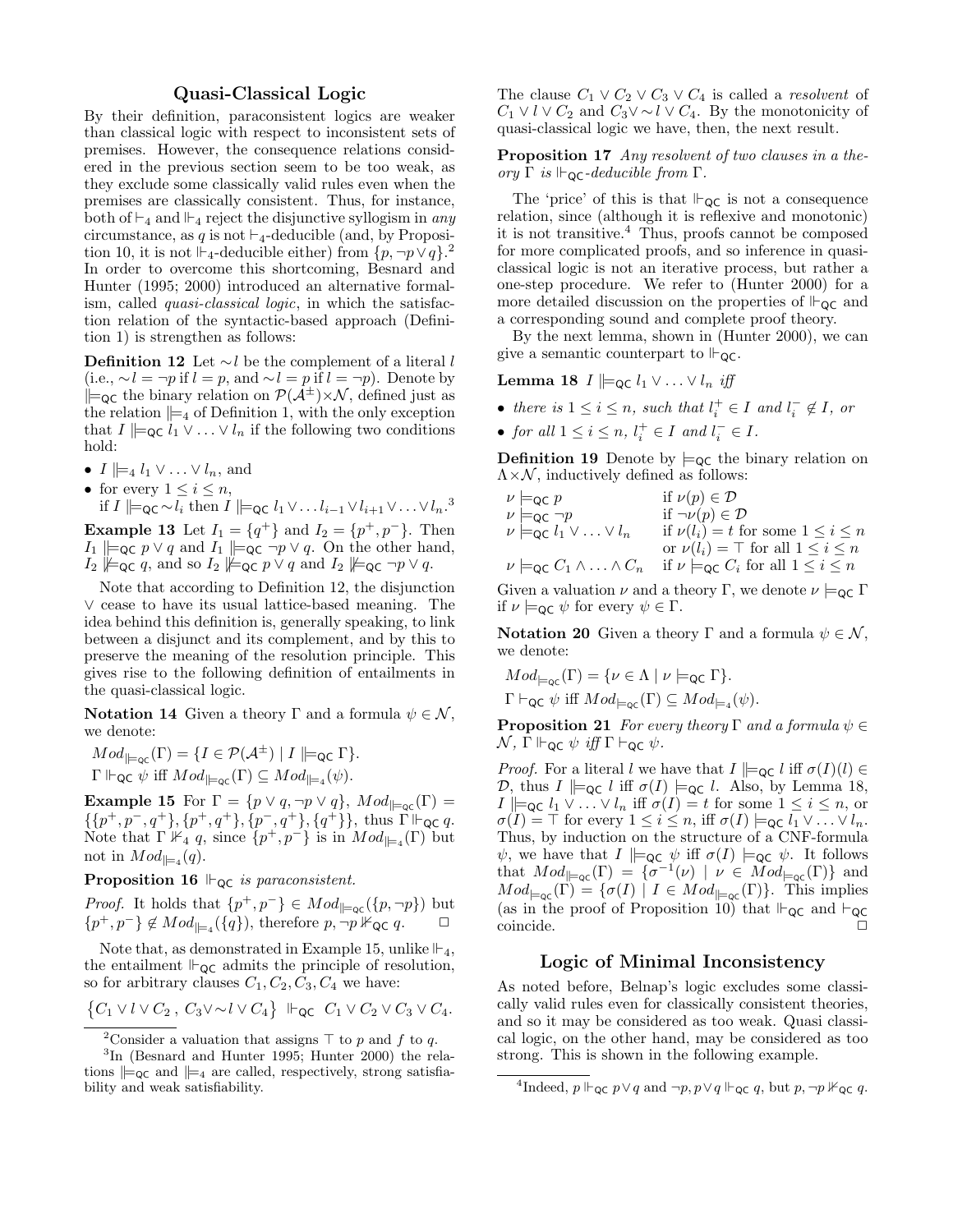**Example 22** Consider the theory  $\Gamma = \{p, \neg p, p \lor q\}.$ Here,  $Mod_{\sqmodels_{\mathsf{OC}}}(\Gamma) = \{\{p : \top, q : t\}, \{p : \top, q : \top\}\}\$ , thus  $\Gamma \vdash_{\mathsf{QC}} q$ . This may look counter-intuitive, as there is no justification to infer q from  $p \vee q$  (the only assertion in  $\Gamma$  that mentions q) as long as one already 'knows' p.

The formalism that is considered in this section overcomes this problem by applying classically valid rules (in particular, the disjunctive syllogism) only to classically valid fragments of the theory (see Corollary 29 and Note 30 below). The idea here is to minimize the inconsistent states of information of the reasoner, following the recognition that although inconsistency is unavoidable, it should be minimized as much as possible.

**Definition 23** For  $\nu, \mu \in \Lambda$  we denote by  $\nu \leq_{\top} \mu$  that for every atom  $p \in A$ ,  $\mu(p) = \top$  whenever  $\nu(p) = \top$ . We denote by  $\nu <_\top \mu$  that  $\nu \leq_\top \mu$  and there is an atomic formula  $p \in \mathcal{A}$ , such that  $\mu(p) = \top$  while  $\nu(p) \neq \top$ .

**Notation 24** Given a theory Γ and a formula  $\psi \in \mathcal{N}$ , we denote:

$$
Mod_{\models \mathsf{M\!I}}(\Gamma) = \{ \nu \in Mod_{\models 4}(\Gamma) \mid \text{if } \mu \leq \top \nu \text{ then } \mu \notin Mod_{\models 4}(\Gamma) \}.
$$

 $\Gamma \vdash_{\mathsf{MI}} \psi \text{ iff } Mod_{\models_{\mathsf{MI}}}(\Gamma) \subseteq Mod_{\models_4}(\psi).$ 

The logic  $\vdash_{\mathsf{M}I}$  was introduced in (Arieli and Avron 1996; 1998) as a generalization to the four-valued case of Priest's three-valued logic LPm of inconsistency minimization (Priest 1991).

**Proposition 25**  $\vdash_{\mathsf{MI}}$  is paraconsistent.

*Proof.* Indeed,  $\{p : \top, q : f\} \in Mod_{\models_{\mathsf{MI}}}(\{p, \neg p\})$  but  $\{p:\top, q: f\} \notin Mod_{\models_4}(\{q\}),$  and so  $p, \neg p \nvdash_{\mathsf{MI}} q.$ 

**Example 26** Consider again the theory  $\Gamma = \{p, \neg p, p \lor \varnothing\}$ q} of Example 22. As intuitively expected (and unlike quasi-classical logic), q is not a  $\vdash_{\mathsf{MI}}$ -conclusion of  $\Gamma$ , as  $Mod_{\models \text{MI}}(\Gamma) = \{ \{p : \top, q : t\}, \{p : \top, q : f\}, \{p : \top, q : \bot\} \}.$ On the other hand,  $r, \neg r, \neg p, p \lor q \vdash_{\mathsf{MI}} q$ . The latter is a particular case of the next proposition that shows that every non-tautological clause that can be inferred from a consistent fragment of a theory, can also be inferred by  $\vdash_{\mathsf{MI}}$  from the whole theory, provided that the clause is independent of the inconsistent part of the theory.

**Definition 27** We say that Γ' and Γ'' are independent, if  $\mathcal{A}(\Gamma') \cap \mathcal{A}(\Gamma'') = \emptyset$ . Two independent theories  $\Gamma'$  and  $\Gamma''$  are a *partition* of Γ, if  $\Gamma = \overline{\Gamma'} \cup \Gamma''$ .

**Proposition 28** Denote by  $\vdash$  the standard entailment of classical logic. Let  $\Gamma'$  and  $\Gamma''$  be a partition of  $\Gamma$ . Suppose that  $\Gamma'$  is classically consistent, and that  $\psi$  is a non-tautological clause<sup>5</sup> that is independent of  $\Gamma''$ . If  $\Gamma' \vdash \psi$  then  $\Gamma \vdash_{\mathsf{MI}} \psi$ .<sup>6</sup>

*Proof.* By (Arieli and Avron 1998, Proposition 64), if  $\Gamma'$ is classically consistent and  $\psi$  is as in the proposition, then  $\Gamma' \vdash \psi$  iff  $\Gamma' \vdash_{\mathsf{MI}} \psi$ . It is enough to show, then, that under the conditions of the proposition, if  $\Gamma' \vdash_{\mathsf{MI}} \psi$  then  $Γ ⊢_{MI} ψ$ . Indeed, suppose otherwise that Γ  $\forall_{MI} ψ$ . Then there is a valuation  $\nu \in Mod_{\models_{\text{MI}}}(\Gamma) \setminus Mod_{\models_4}(\psi)$ . Note that this in particular implies that  $\nu \in Mod_{\mid =_4}(\Gamma')$  and  $\nu \in Mod_{\mid =4}(\Gamma'')$ . Now, consider the following valuation:

$$
\mu(p) = \begin{cases} \nu(p) & \text{if } p \in \mathcal{A}(\Gamma') \cup \mathcal{A}(\psi), \\ t & \text{otherwise.} \end{cases}
$$

As  $\mu(\phi) = \nu(\phi)$  for every formula  $\phi \in \Gamma' \cup {\psi}$ , we have that  $\mu \in Mod_{\models_4}(\Gamma')$  and  $\mu \notin Mod_{\models_4}(\psi)$ . Now, since  $Γ' \vdash_{\mathsf{MI}} \psi, \mu \notin Mod_{\models_{\mathsf{MI}}}(\Gamma'),$  and so there is a valuation  $\mu' \in Mod_{\models_4}(\Gamma')$  such that  $\mu' <_\top \mu$ . Now, consider the following valuation:

$$
\nu'(p) = \begin{cases} \mu'(p) & \text{if } p \in \mathcal{A}(\Gamma') \cup \mathcal{A}(\psi), \\ \nu(p) & \text{otherwise.} \end{cases}
$$

Clearly,  $\nu' <_{\top} \nu$ , and since  $\nu'$  is the same as  $\mu'$  on  $\mathcal{A}(\Gamma')$ ,  $\nu'$  is also a model of  $\Gamma'$ . Moreover, using the facts that both  $\Gamma'$  and  $\psi$  are independent of  $\Gamma''$ , it follows that  $\nu' \in$  $Mod_{\sqsubsetneq_4}(\Gamma'')$ . Thus,  $\nu' \in Mod_{\sqsubsetneq_4}(\Gamma)$  and  $\nu' <_{\top} \nu$ , which implies that  $\nu \notin Mod_{\models_{\mathsf{MI}}}(\Gamma)$ , but this is a contradiction to the choice of  $\nu$ .

Corollary 29 Suppose that  $\Gamma'$  and  $\Gamma''$  are a partition of  $\Gamma$  and that  $\Gamma'$  is classically consistent. Then any non-tautological resolvent of two clauses in  $\Gamma'$  is  $\vdash_{\mathsf{MI}}$ deducible from Γ.

*Proof.* If  $\psi$  is a resolvent of two clauses in  $\Gamma'$  then  $\Gamma' \vdash \psi$ . Also,  $\mathcal{A}(\psi) \subseteq \mathcal{A}(\Gamma')$ , thus  $\psi$  is independent of  $\Gamma''$ . By Proposition 28, then,  $\Gamma \vdash_{\mathsf{MI}} \psi$ .  $\Box$ 

Note 30 As Example 26 shows, Corollary 29 does not hold in general (i.e., for resolvents of clauses in any theory), so  $\vdash_{\mathsf{M}I}$  admits a restricted form of resolution (and so of the disjunctive syllogism), adhering consistency (cf. Proposition 17).

The syntactical counterpart  $\mathbb{H}_{\text{MI}}$  of  $\mathbb{H}_{\text{MI}}$  is defined as follows:

**Definition 31** For  $I, J \in \mathcal{P}(\mathcal{A}^{\pm})$  we denote by  $I \leq_{\top} J$ that  $\{p \in \mathcal{A} \mid p^+, p^- \in I\} \subseteq \{p \in \mathcal{A} \mid p^+, p^- \in J\}\}\.$  If the above containment is proper, we write  $I \leq \top J$ .

**Notation 32** Given a theory Γ and a formula  $\psi \in \mathcal{N}$ , we denote:

$$
Mod_{\parallel_{=M_{\mathsf{M}}}}(\Gamma) = \{ I \in Mod_{\parallel_{=4}}(\Gamma) \mid \text{if } J \subset_{\top} I \text{ then } J \notin Mod_{\parallel_{=4}}(\Gamma) \}.
$$

 $\Gamma \Vdash_{\mathsf{MI}} \psi$  iff  $Mod_{\models_{\mathsf{MI}}}(\Gamma) \subseteq Mod_{\models_4}(\psi)$ .

Again, it is easy to see that for information states  $I, J \in \mathcal{P}(\mathcal{A}^{\pm})$  it holds that  $I \leq_{\top} I$  (in the sense of Definition 31) iff  $\sigma(I) <_{\top} \sigma(J)$  (in the sense of Definition 23). Similarly, for valuations  $\nu, \mu \in \Lambda$ ,  $\nu <_{\top} \mu$  iff  $\sigma^{-1}(\nu) <_{\top} \sigma^{-1}(\mu)$ . Thus, we have that  $Mod_{\parallel_{\text{mul}}}(\Gamma) = {\sigma^{-1}(\nu) \mid \nu \in Mod_{\models_{\text{Mll}}}(\Gamma)}$  and that  $Mod_{\mathbb{L}_{\mathsf{MI}}}^{\mathbb{L}}(\Gamma) = \{ \sigma(I) \mid I \in Mod_{\mathbb{L}_{\mathsf{MI}}}(\Gamma) \},$  which implies that  $\Vdash_{MI}$  and  $\vdash_{MI}$  coincide.

<sup>&</sup>lt;sup>5</sup>That is, none of the disjunctions in  $\psi$  contains an atomic formula and its negation.

<sup>6</sup>The aspiration to preserve classically valid inferences whenever this is reasonably possible, even in the presence of inconsistency, is sometimes called 'adaptivity' (Batens 2000); Adaptive formalisms presuppose the consistency of all the assertions 'unless and until proven otherwise'.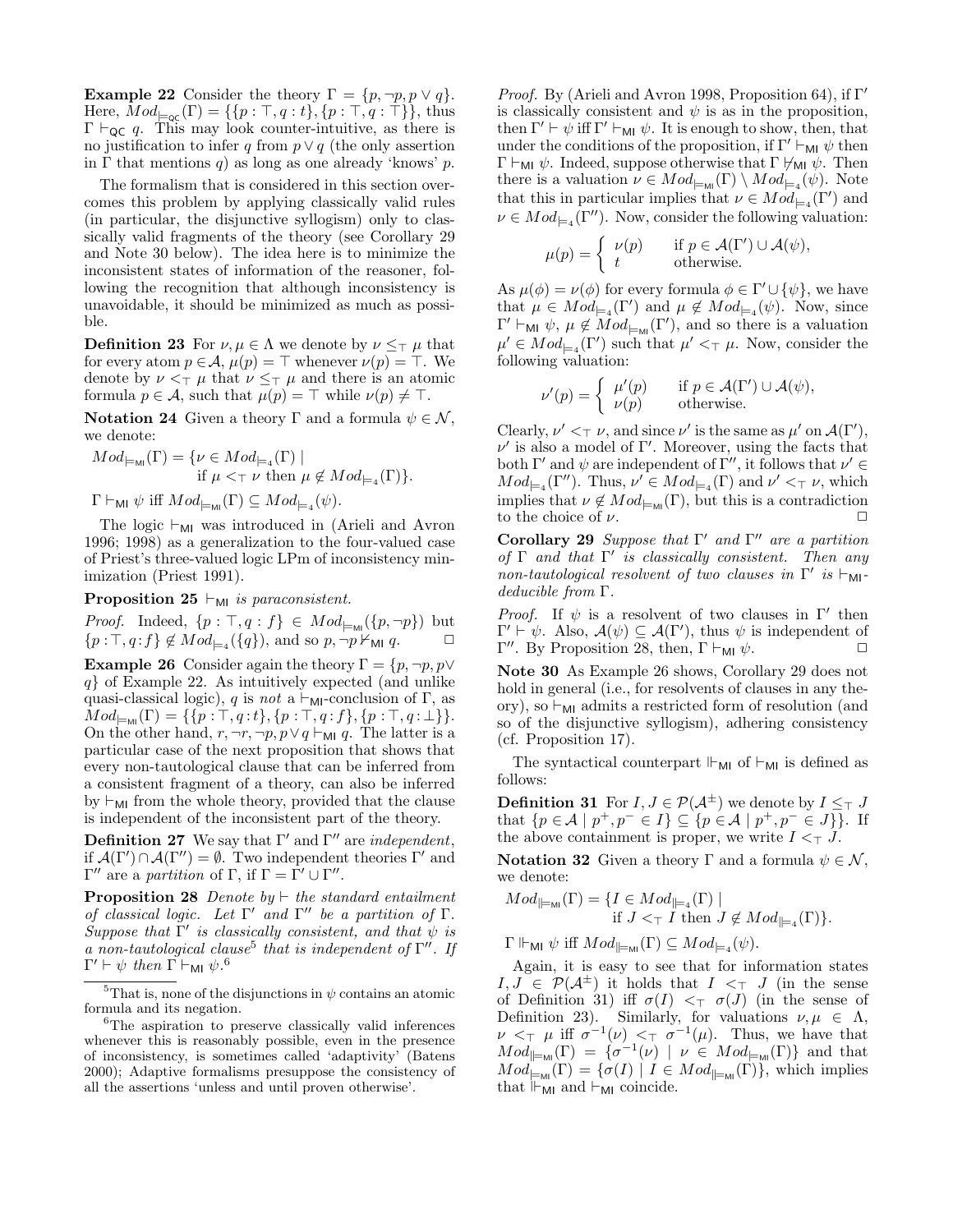# Knowledge Minimization

Since  $Mod_{\models \text{MI}}(\Gamma) \subseteq Mod_{\models_4}(\Gamma)$  and  $Mod_{\models \text{qc}}(\Gamma) \subseteq$  $Mod_{\mathsf{H}_{4}}(\Gamma)$ , the set of models needed for drawing conclusions by  $\vdash_{\mathsf{M}I}$  and by  $\vdash_{\mathsf{QC}}$  is never bigger than those needed for drawing conclusions by  $\vdash_4$ . In this section we present a natural approach for reducing the number of models even further, without changing the logic. The idea is to consider, in each logic, the  $\subseteq$ -minimal information states of the premises, or  $-$  equivalently  $$ to take advantage of the knowledge order  $\leq_k$  of  $\mathcal{FOUR}$ and to consider the  $\leq_k$ -minimal valuations among the models of the premises. The intuition behind this refinement is that one should not assume anything that is not really known.

**Definition 33** For  $\nu, \mu \in \Lambda$  we denote by  $\nu \leq_k \mu$  that for every  $p \in \mathcal{A}$ ,  $\nu(p) \leq_k \mu(p)$ . We denote by  $\nu \leq_k \mu$ that  $\nu \leq_k \mu$  and there is a  $p \in \mathcal{A}$  such that  $\nu(p) \leq_k \mu(p)$ .

**Notation 34** Given a set  $S \subseteq \mathcal{P}(\mathcal{A}^{\pm})$  of information states and a set  $\mathcal{V} \subseteq \Lambda$  of valuations, we denote:

 $Min_{\subset}(\mathcal{S}) = \{I \in \mathcal{S} \mid \text{ if } J \subset I \text{ then } J \notin \mathcal{S}\}.$ 

 $Min_{\leq k}(\mathcal{V}) = \{ \nu \in \mathcal{V} \mid \text{ if } \mu \leq_k \nu \text{ then } \mu \notin \mathcal{V} \}.$ 

Using Notation 34 we can now introduce a variety of derivatives of the entailments relations considered previously, adhering knowledge-minimization.

**Notation 35** Given a theory Γ and a formula  $\psi \in \mathcal{N}$ , for every logic  $x \in \{4, \mathsf{QC}, \mathsf{MI}\}\$  we denote:

 $\Gamma \Vdash_{\overline{x}}^{\subseteq} \psi$  iff  $Min_{\subseteq}(Mod_{\vDash_{\pi}}(\Gamma)) \subseteq Mod_{\vDash_{4}}(\psi)$ .

 $\Gamma \vdash_{\mathsf{x}}^{\leq k} \psi$  iff  $Min_{\leq k}(Mod_{\models_{\mathsf{x}}}(F)) \subseteq Mod_{\models_4}(\psi)$ .

Proposition 36 Knowledge minimization with respect  $to \subseteq$  and  $\leq_k$  are dual:

- a)  $\Gamma \Vdash_{4}^{\subseteq} \psi$  iff  $\Gamma \vdash_{4}^{\leq k} \psi$ .
- b)  $\Gamma \Vdash_{\overline{\mathsf{MI}}}^{\subseteq} \psi \iff \exists f \Gamma \vdash_{\overline{\mathsf{MI}}}^{\leq k} \psi.$
- c)  $\Gamma \Vdash_{\mathsf{QC}} \psi \text{ iff } \Gamma \vdash_{\mathsf{QC}}^{\leq_k} \psi.$

Proof. We show Part (a); The proof of the other two parts is similar. For each information states  $I, J$ ,  $I \subset J$  iff

$$
\forall p \in \mathcal{A}^{\pm} \ p^{+} \in I \Rightarrow p^{+} \in J \text{ and } p^{-} \in I \Rightarrow p^{-} \in J, \text{ iff}
$$
  
\n
$$
\forall p \in \mathcal{A} \ \sigma(I)(p) \leq_k \sigma(J)(p), \text{ iff}
$$
  
\n
$$
\sigma(I) \leq_k \sigma(J).
$$

By Lemma 9, 
$$
Mod_{\parallel =_4}(\Gamma) = \{ \sigma^{-1}(\nu) \mid \nu \in Mod_{\parallel =_4}(\Gamma) \}
$$
  
and  $Mod_{\parallel =_4}(\Gamma) = \{ \sigma(I) \mid I \in Mod_{\parallel =_4}(\Gamma) \}$ , thus:  
 $Min_{\subseteq} (Mod_{\square}(\Gamma)) = \{ \sigma^{-1}(\nu) \mid \nu \in Min_{\subseteq} (Mod_{\square}(\Gamma)) \}$ 

$$
Min_{\subseteq}(Mod_{\models 4}(\Gamma)) = \{\sigma^{-1}(\nu) \mid \nu \in Min_{\leq k}(Mod_{\models 4}(\Gamma))\},
$$
  
\n
$$
Min_{\leq k}(Mod_{\models 4}(\Gamma)) = \{\sigma(I) \mid I \in Min_{\subseteq}(Mod_{\models 4}(\Gamma))\}.
$$

It follows, then, that:

- If  $\Gamma \not\Vdash^{\subseteq}_{4} \psi$  then there is an  $I \in Min_{\subseteq}Mod_{\mid \models_{4}}(\Gamma)$  such that  $I \notin Mod_{\vert \equiv_4}(\psi)$ , thus  $\sigma(I) \in Min_{\leq k}Mod_{\vert \equiv_4}(\Gamma)$ and  $\sigma(I) \notin Mod_{\models_4}(\Gamma)$ , so  $\Gamma \not\vdash_4^{\leq_k} \psi$ .
- If  $\Gamma \not\vdash^{\leq k}_{4} \psi$  then there is a  $\nu \in Min_{\leq k}Mod_{\mathfrak{p}_{4}}(\Gamma)$  and  $\nu \notin Mod_{\mathfrak{t}^{-4}}(\psi)$ . Thus,  $\sigma^{-1}(\nu) \in Min \subseteq Mod_{\mathfrak{t}^{-4}}(\Gamma)$ and  $\sigma^{-1}(\nu) \notin Mod_{\vert =_4}(\psi)$ , so  $\Gamma \not\vert \psi \infty$ .

Proposition 37 All the logics considered above are preserved under knowledge minimization: for every theory Γ (not necessarily finite) and a formula  $ψ$ ,

- a)  $\Gamma \vdash_4 \psi \text{ iff } \Gamma \vdash^{\leq_k}_4 \psi.$
- b)  $\Gamma \vdash_{\mathsf{MI}} \psi \text{ iff } \Gamma \vdash_{\mathsf{MI}}^{\leq_k} \psi.$
- c)  $\Gamma \vdash_{\textsf{QC}} \psi \text{ iff } \Gamma \vdash_{\textsf{QC}}^{\leq_k} \psi.$

Proof. Parts (a) and (b) follow, respectively, from Corollary 32 and Proposition 59 of (Arieli and Avron 1998). For Part (c) we adjust a similar proof in (Arieli and Avron 1998) to quasi-classical logic. First, we show the following lemma:

**Lemma 38** For every  $\nu \in Mod_{\vDash_{\text{OC}}}(\Gamma)$  there is a  $\mu \in$  $Min_{\leq k}(Mod_{\models qc}(\Gamma))$  such that  $\mu \leq_k \nu$ .

*Proof.* Indeed, for a valuation  $\nu \in Mod_{\models_{\mathsf{QC}}}(\Gamma)$  consider the set  $S_{\nu} = {\nu_i \mid \nu_i \in Mod_{\models qc}(\Gamma)}, \ \nu_i \leq_k \nu}.$ Suppose that  $C \subseteq S_{\nu}$  is a descending chain with respect to  $\leq_k$ . We shall show that C is bounded in  $S_{\nu}$ , so by Zorn's lemma  $S_{\nu}$  has a minimal element, which is the required valuation in  $Min_{\leq k}(Mod_{\models \textsf{QC}}(\Gamma)).$ Let  $\mu$  be the following valuation: for every  $p \in \mathcal{A}$ ,  $\mu(p) = \min_{\leq k} {\{\nu_i(p) \mid \nu_i \in C\}}$ . This  $\mu$  is well defined since  $C$  is a chain of four-valued valuations. Obviously,  $\mu$  bounds C. It remains to show that  $\mu \in S_{\nu}$ . Suppose that  $\psi \in \Gamma$  and  $\mathcal{A}(\psi) = \{p_1, \ldots, p_n\}$ . Then:  $\mu(p_1) = \nu_{i_1}(p_1), \ldots, \mu(p_n) = \nu_{i_n}(p_n).$  Since C is a chain we may assume, without a loss of generality, that  $\nu_{i_1} \geq_k \ldots \geq_k \nu_{i_n}$ , and so  $\mu$  is the same as  $\nu_{i_n}$  on every atom in  $\mathcal{A}(\psi)$ . Since  $\nu_{i_n} \in Mod_{\models_{\mathsf{QC}}}(\psi)$ , so is  $\mu$ . This is true for every  $\psi \in \Gamma$ , and so  $\mu \in \hat{S}_{\nu}$  as required.

Now, back to the proof of Part (c) in Proposition 37: One direction is obvious: if  $\Gamma \vdash_{\mathsf{QC}} \psi$  then  $Mod_{\mathsf{F}_{\mathsf{QC}}}(\Gamma) \subseteq$  $Mod_{\mathsf{H}_{\mathsf{q}}}(\psi)$ . But  $Min_{\leq k}(Mod_{\mathsf{H}_{\mathsf{qC}}}(\Gamma)) \subseteq Mod_{\mathsf{H}_{\mathsf{qC}}}(\Gamma)$ , hence  $Min_{\leq k}(Mod_{\models qc}(\Gamma)) \subseteq Mod_{\models 4}(\psi)$ , and so  $\Gamma \vdash_{QC}^{\leq k}$  $\psi$ . For the converse, let  $\nu \in Mod_{\models_{\mathsf{QC}}}(\Gamma)$ . By Lemma 38 there is a valuation  $\mu \in Min_{\leq k}(Mod_{\models \text{qc}}(\Gamma))$  such that  $\mu \leq_k \nu$ . As  $\Gamma \vdash_{\mathsf{QC}}^{\leq_k} \psi$ ,  $\mu \in Mod_{\models_4}(\psi)$ , that is,  $\mu(\psi) \in$  $\mathcal{D} = \{t, \top\}$ . Since all the operators that correspond to the connectives of  $\psi$  are monotone with respect to  $\leq_k$ ,  $\nu(\psi) \geq_k \mu(\psi)$ . But D is upwards-closed with respect to  $\leq_k$ , therefore  $\nu(\psi) \in \mathcal{D}$  as well, i.e.,  $\nu \in Mod_{\models_4}(\psi)$ . It follows that  $Mod_{\sqmodels_{\mathsf{QC}}}(\Gamma) \subseteq Mod_{\sqmodels_4}(\psi)$ , and so  $\Gamma \vdash_{\mathsf{QC}} \psi$ .  $\Box$ 

**Example 39** Let  $\Gamma = \{p_i \lor p_{i+1}, p_i \lor \neg p_{i+1} \mid i \geq 1\}.$ This theory has an infinite number of QC-models, as  $\{\nu_1, \nu_2, ...\} \subset Mod_{\models_{\mathsf{OC}}}(\Gamma)$ , where  $\forall i, j \geq 1$   $\nu_i(p_j) = \top$ if  $j \geq i$  and  $\nu_i(p_i) = t$  if  $j < i$ . On the other hand, there is only one  $\leq_k$ -minimal QC-model of Γ, denote it  $\mu$ , in which  $\mu(p_i) = t$  for every  $p_i \in A$ . By Proposition 37, then, it suffices to consider only  $\mu$  for the QC-inferences of Γ, that is,  $\Gamma \vdash_{\mathsf{QC}} \psi$  iff  $\mu \models_4 \psi$ .

Knowledge minimization is therefore admitted by all the formalisms that we have considered:

**Corollary 40** For a theory  $\Gamma$  and a formula  $\psi \in \mathcal{N}$ ,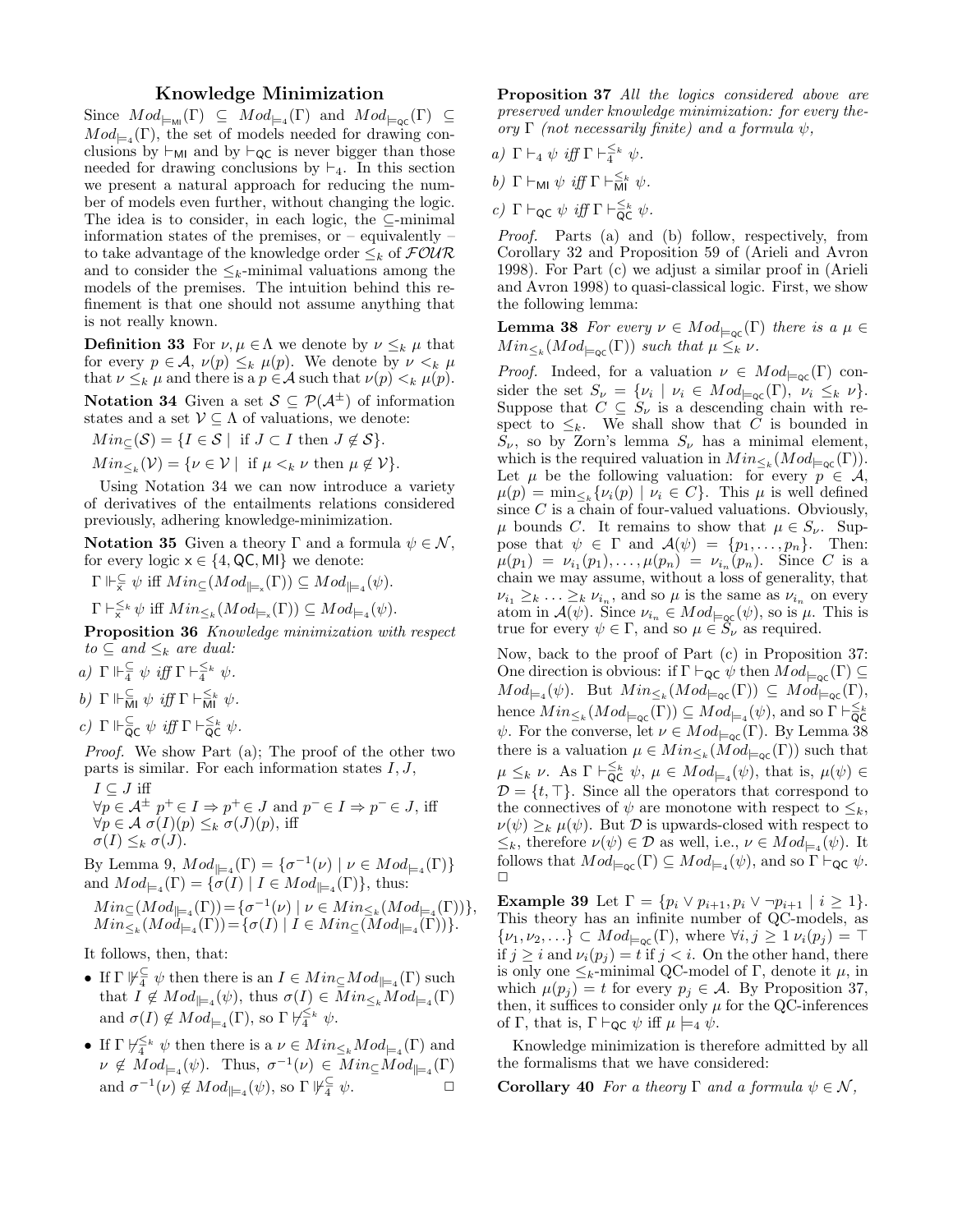- a)  $\Gamma \vdash_4 \psi \text{ iff } \Gamma \Vdash_4 \psi \text{ iff } \Gamma \Vdash^{\subseteq}_4 \psi \text{ iff } \Gamma \vdash^{\leq_k}_{4} \psi.$
- b)  $\Gamma \vdash_{\mathsf{M\!I}} \psi \text{ iff } \Gamma \Vdash_{\mathsf{M\!I}} \psi \text{ iff } \Gamma \Vdash_{\overline{\mathsf{M\!I}}}^{\subseteq} \psi \text{ iff } \Gamma \vdash_{\mathsf{M\!I}}^{\leq_k} \psi.$

c)  $\Gamma \vdash_{\mathsf{QC}} \psi \text{ iff } \Gamma \Vdash_{\mathsf{QC}} \psi \text{ iff } \Gamma \Vdash_{\mathsf{QC}}^{\subseteq} \psi \text{ iff } \Gamma \vdash_{\mathsf{QC}}^{\leq_k} \psi.$ 

Proof. Item (a) follows from Propositions 10, 36(a), and 37(a); Item (b) follows from the note at the end of the previous section and from Propositions 36(b) and 37(b); Item (c) follows from Propositions 21, 36(c), 37(c).  $\Box$ 

#### Comparing the Logics

As noted before, an important difference among the three formalisms considered above is their attitude towards the disjunctive syllogism. The following example illustrates this.

Example 41 Let  $\Gamma = \{p, \neg p, q, \neg p \lor r, \neg q \lor s\}.$  Belnap's consequence relation excludes any application of the disjunctive syllogism, thus  $\Gamma \not\vdash_4 r$  and  $\Gamma \not\vdash_4 s$ . On the other extreme, quasi-classical logic supports every application of resolution in Γ, therefore  $\Gamma \vdash_{\mathsf{QC}} r$  and  $\Gamma \vdash_{\mathsf{QC}} s$ . The logic of inconsistency minimization is situated in an intermediate level: as Γ can be partitioned to two independent fragments  $\Gamma' = \{q, \neg q \lor s\}$ and  $\Gamma' = \{p, \neg p, \neg p \lor r\}$ , the former of which is classically consistent, then by Proposition 28 the disjunctive syllogism is supported only with respect to its consistent fragment, hence  $\Gamma \vdash_{\mathsf{MI}} s$  while  $\Gamma \not \vdash_{\mathsf{MI}} r$ .

Next, we investigate the relative strength of the three formalisms.

**Proposition 42** For every theory  $\Gamma$  and  $\psi \in \mathcal{N}$ ,

- a) if  $\Gamma \vdash_4 \psi$  then  $\Gamma \vdash_{\mathsf{MI}} \psi$ ,
- b) if  $\Gamma \vdash_{\mathsf{MI}} \psi$  then  $\Gamma \vdash_{\mathsf{QC}} \psi$ .

Note 43 The two items of Proposition 42 imply that  $\Gamma \vdash_{\mathsf{QC}} \psi$  whenever  $\Gamma \vdash_4 \psi$ , and so  $\vdash_4 \subseteq \vdash_{\mathsf{MI}} \subseteq \vdash_{\mathsf{QC}}$ . Note that by Example 41 these containments are, in fact, strict (see also Examples 22, 26). Moreover, unlike  $\vdash_4$ and  $\vdash_{\mathsf{QC}}$  that are monotonic (see, respectively, (Arieli and Avron 1996, Proposition 3.10) and (Hunter 2000, Proposition 4.32)),  $\vdash_{\mathsf{MI}}$  is nonmonotonic. This is demonstrated in Example 26: for  $\Gamma = \{\neg p, p \lor q\}$  we have that  $\Gamma \vdash_{\mathsf{MI}} q$  but  $\Gamma \cup \{p\} \not\vdash_{\mathsf{MI}} q$ .

Proof Outline of Proposition 42. Part (a) simply follows from the fact that  $Mod_{\models_{\text{MI}}}(\Gamma) \subseteq Mod_{\models_4}(\Gamma)$ . For Part (b), suppose first that  $\Gamma$  consists only of clauses. We consider two operators that construct a theory from a theory and a valuation:

- $T_1(\Gamma,\nu)$  is the theory that is obtained from  $\Gamma$  by removing all the *clauses* in which there is a literal l such that  $\nu(l) = \top$ .
- $T_2(\Gamma,\nu)$  is the theory that is obtained from  $\Gamma$  by removing from every clause in  $\Gamma$  the *literals l* such that  $\nu(l) = \top$ .<sup>7</sup>

<sup>7</sup>Consider for instance the theory  $\Gamma = \{p, \neg p, p \lor q\}$  of Examples 22 and 26, and let  $\nu \in \Lambda$  such that  $\nu(p) = \top$ . Then  $T_1(\Gamma,\nu) = \emptyset$  and  $T_2(\Gamma,\nu) = \{q\}.$ 

The following facts are easily verified:

**Fact 1:** If  $\nu \in Mod_{\models_{\mathcal{M}}}(T_1(\Gamma, \nu))$  there is  $\mu \in Mod_{\models_{\mathcal{M}}}(\Gamma)$ such that  $\mu \leq_{\top} \nu$  and  $\mu \leq_{k} \nu$  (either  $\mu = \nu$  or  $\mu$  is obtained from  $\nu$  by letting  $\mu(p_i) \in \{t, f, \perp\}$  for some  $p_i \in \mathcal{A}(\Gamma) \setminus \mathcal{A}(T_1(\Gamma,\nu))$  such that  $\nu(p_i) = \top$ ).

**Fact 2:** If  $\nu \in Mod_{\models_{\mathsf{QC}}}(\Gamma)$  then  $\nu \in Mod_{\models_{\mathsf{QC}}}(\Gamma_2(\Gamma, \nu))$ . Also, by the definitions of  $T_1$  and  $T_2$ , for every clause  $C_1$  in  $T_1(\Gamma,\nu)$  there is a clause  $C_2$  in  $T_2(\Gamma,\nu)$  such that  $C_1$  is a subformula of  $C_2$ . Thus:

**Fact 3:**  $Mod_{\models_4}(T_2(\Gamma, \nu)) \subseteq Mod_{\models_4}(T_1(\Gamma, \nu)).$ 

Now, if  $\Gamma \not\vdash_{\mathsf{QC}} \psi$ , there is  $\nu \in Mod_{\models_{\mathsf{QC}}}(\Gamma) \setminus Mod_{\models_4}(\psi)$ . By Fact 2,  $\nu \in Mod_{\sqsubset_{\mathsf{QC}}}(T_2(\Gamma,\nu)) \setminus Mod_{\sqsubset_{\mathsf{A}}}(\psi)$ , thus  $\nu \in Mod_{\models_4}(T_2(\Gamma, \nu)) \setminus Mod_{\models_4}(\psi)$ , and by Fact 3,  $\nu \in$  $Mod_{\mathsf{H}_{4}}(T_1(\Gamma,\nu)) \setminus Mod_{\mathsf{H}_{4}}(\psi)$ . Note that this implies, in particular, that there is no  $p \in \mathcal{A}(T_1(\Gamma,\nu)) \cup \mathcal{A}(\psi)$ such that  $\nu(p) = \top$ . Consider a valuation  $\nu' \in \Lambda$  that is identical to  $\nu$  on  $\mathcal{A}(T_1(\Gamma,\nu)) \cup \mathcal{A}(\psi)$  and  $\nu(p) \neq \top$  elsewhere. Then  $\nu' \in Mod_{\models_{\mathcal{M}}}(T_1(\Gamma,\nu)) \setminus Mod_{\models_4}(\psi)$ . Now, by Fact 1, there is a valuation  $\mu \in Mod_{\models_{\mathsf{MI}}}(\Gamma)$  such that  $\mu \leq_k \nu'$ . Since  $\nu' \notin Mod_{\models_4}(\psi)$ ,  $\mu \notin Mod_{\models_4}(\psi)$  as well. Thus  $Mod_{\models_{\mathsf{MI}}}(\Gamma) \not\subseteq Mod_{\models_4}(\psi)$ , and so  $\Gamma \not\vdash_{\mathsf{MII}} \psi$ .

The proof for sets of CNF-formulas follows from the proof above by the fact that  $C_1 \wedge \ldots \wedge C_n \vdash_{\mathsf{x}} \psi$  iff  $C_1, \ldots, C_n \vdash_{\mathsf{x}} \psi$  for both  $\mathsf{x} = \mathsf{QC}$  and  $\mathsf{x} = \mathsf{ML}$ .  $\Box$ 

A graphic representation of the results in Corollary 40 and Proposition 42 is given in Figure 2.

As the next result shows (see Proposition 1–3 in (Coste-Marquis and Marquis 2005)), the formalisms considered above also differ in their computational complexity.

**Proposition 44** Deciding whether a formula  $\psi \in \mathcal{N}$ follows from a theory  $\Gamma$  is in  $\mathsf{P}$  for  $\vdash_4$ , is **coNP**-complete for  $\vdash_{\mathsf{QC}}$ , and is  $\Pi_2^p$ -complete for  $\vdash_{\mathsf{MI}}$ .<sup>8</sup>

#### Summary

Paraconsistent reasoning requires the weakening of either the disjunctive syllogism or the law of disjunction introduction. In this paper, we have considered three different approaches for doing so in the context of fourstates logics, and investigated the relative expressive power of three logics, each one represents a different approach. More specifically, we compared quasi-classical logic – whose definition is syntactical in nature and motivated by the need to preserve the resolution principle – to a logic of inconsistency minimization, that is based on purely semantical considerations, and which tolerates classically valid rules only with respect to classically consistent fragments of the premises.

Despite their different attitudes to the application of the disjunctive syllogism, all the investigated formalisms share the knowledge minimization property,

<sup>&</sup>lt;sup>8</sup>When  $\Gamma$  and  $\psi$  are an arbitrary set of formulas and a formula in  $\mathcal{L}$ , the decision problem for  $\vdash_4$  becomes **coNP**complete, and remains  $\Pi_2^p$ -complete for  $\vdash_{\mathsf{M}\mathsf{I}}$ .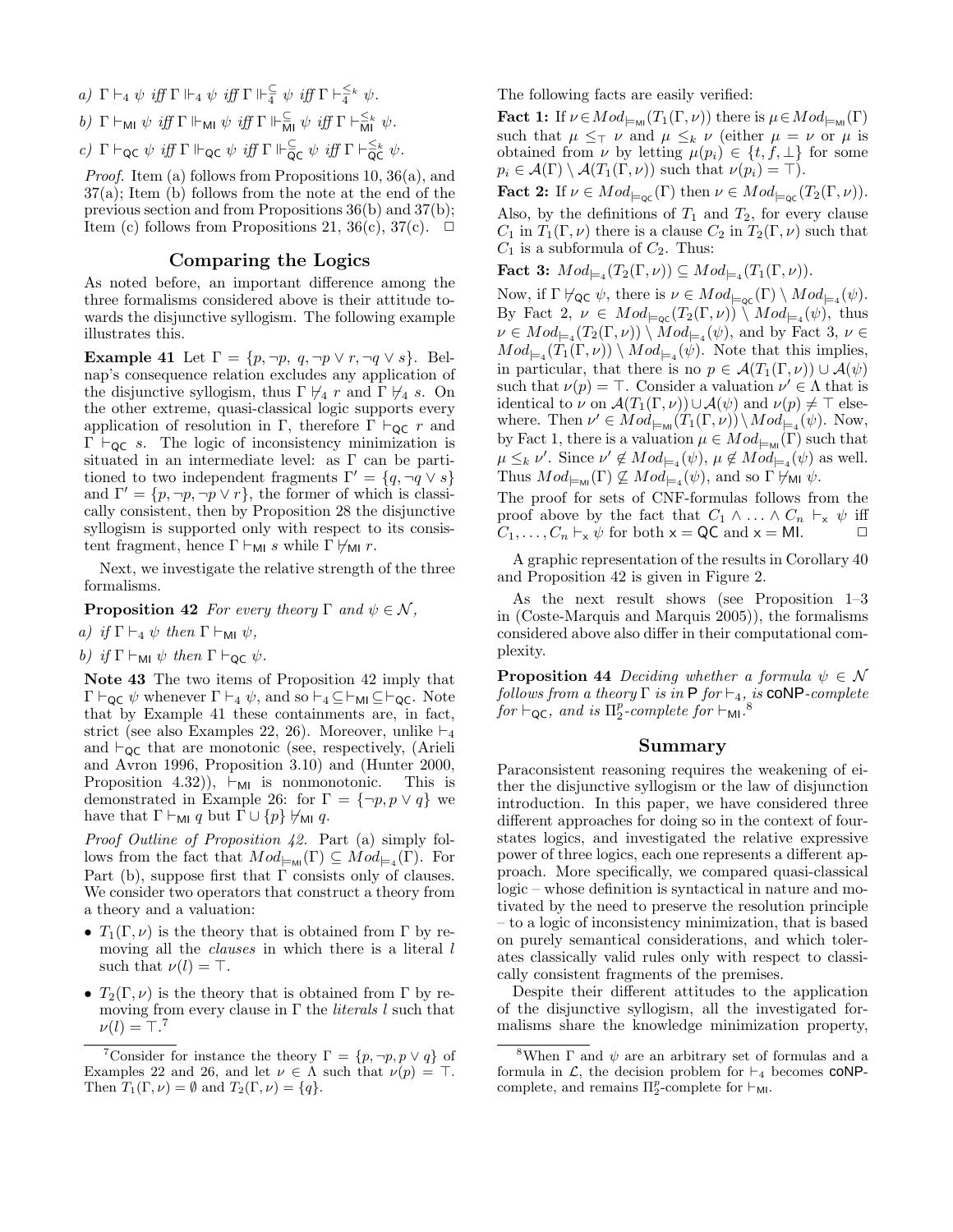|                 | Syntactic style | Semantic style                          | Remarks                                                                   |
|-----------------|-----------------|-----------------------------------------|---------------------------------------------------------------------------|
| Belnap's Logic: | II-a            | $\vdash$ <sub>4</sub>                   | Basic properties: Reflexive,<br>Monotonic, Transitive.                    |
| Minimized:      | ⊩⊊              | $\vdash^{\leq k}_{\underline{a}}$       | Paraconsistent. D.S. is not valid,<br>$\vee$ -introduction is valid.      |
|                 |                 |                                         |                                                                           |
|                 | Syntactic style | Semantic style                          | Remarks                                                                   |
| MI Logic:       | $H_{ML}$        | $\vdash_{\mathsf{MI}}$                  | Basic properties: Reflexive, Non-<br>Monotonic, Non-Transitive.           |
| Minimized:      | 나일              | $\vdash_{\mathsf{M}^{\leq k}}^{\leq k}$ | Paraconsistent. D.S. is restricted.<br>$\vee$ -introduction is valid.     |
|                 |                 |                                         |                                                                           |
|                 | Syntactic style | Semantic style                          | Remarks                                                                   |
| <b>QCLogic:</b> | $H_{\rm QC}$    | $\mathsf{L}_{\mathsf{QC}}$              | Basic properties: Reflexive,<br>Monotonic, Non-Transitive.                |
| Minimized:      | 바운              | $-\frac{\leq}{\alpha c}k$               | Paraconsistent. D.S. is valid,<br>$\vee$ -introduction only on the right. |

Figure 2: Classes of paraconsistent entailments in four-valued logics (Entailments within the same box are equivalent; Entailments in a higher box are weaker than those in a lower box).

which allows to reduce the number of models without affecting the conclusions. This also may be captured, in the context of four possible states of information, as a kind of consistency preserving method: As long as one keeps the redundant information as minimal as possible the tendency of getting into conflicts decreases.

# References

Anderson, A., and Belnap, N. 1975. Entailment, volume I. Princton University Press.

Arieli, O., and Avron, A. 1996. Reasoning with logical bilattices. Journal of Logic, Language, and Information 5(1):25–63.

Arieli, O., and Avron, A. 1998. The value of the four values. Artificial Intelligence 102(1):97–141.

Arieli, O., and Denecker, M. 2003. Reducing preferential paraconsistent reasoning to classical entailment. Journal of Logic and Computation 13(4):557–580.

Arieli, O. 2007. Paraconsistent reasoning and preferential entailments by signed quantified boolean formulae. ACM Transactions on Computational Logic 8(3).

Batens, D. 2000. A survey on inconsistency-adaptive logics. In Frontiers of Paraconsistent Logic, volume 8 of Studies in Logic and Computation. Research Studies Press. 69–73.

Belnap, N. 1977a. A useful four-valued logic. In Dunn, J. M., and Epstein, G., eds., Modern Uses of Multiple-Valued Logics. Reidel Publishing Company. 7–37.

Belnap, N. D. 1977b. How a computer should think. In Ryle, G., ed., Contemporary Aspects of Philosophy. Oriel Press. 30–56.

Besnard, P., and Hunter, A. 1995. Quasi-classical logic: Non-trivializable classical reasoning from incosistent information. In *Proc. 3rd ECSQARU*, volume 946 of LNCS, 44–51. Springer.

Chechik, M.; Devereux, B.; Easterbrook, S.; and Gurfinkel, A. 2003. Multi-valued symbolic modelchecking. ACM Transaction on Software Engineering Methodology 12(4):371–408.

Coste-Marquis, S., and Marquis, P. 2005. On the complexity of paraconsistent inference relations. In Bertossi, L.; Hunter, A.; and Schaub, T., eds., Inconsistency Tolerance, volume 3300 of LNCS, 151–190. Springer.

Dunn, M., and Restall, G. 2002. Relevance logic. In Gabbay, D., and Guenthner, F., eds., *Handbook of* Philosophical Logic, volume 6. Kluwer. 1–128.

Fitting, M. 2002. Fixpoint semantics for logic programming a survey. Theoretical Computer Science 278(1-2):25–51.